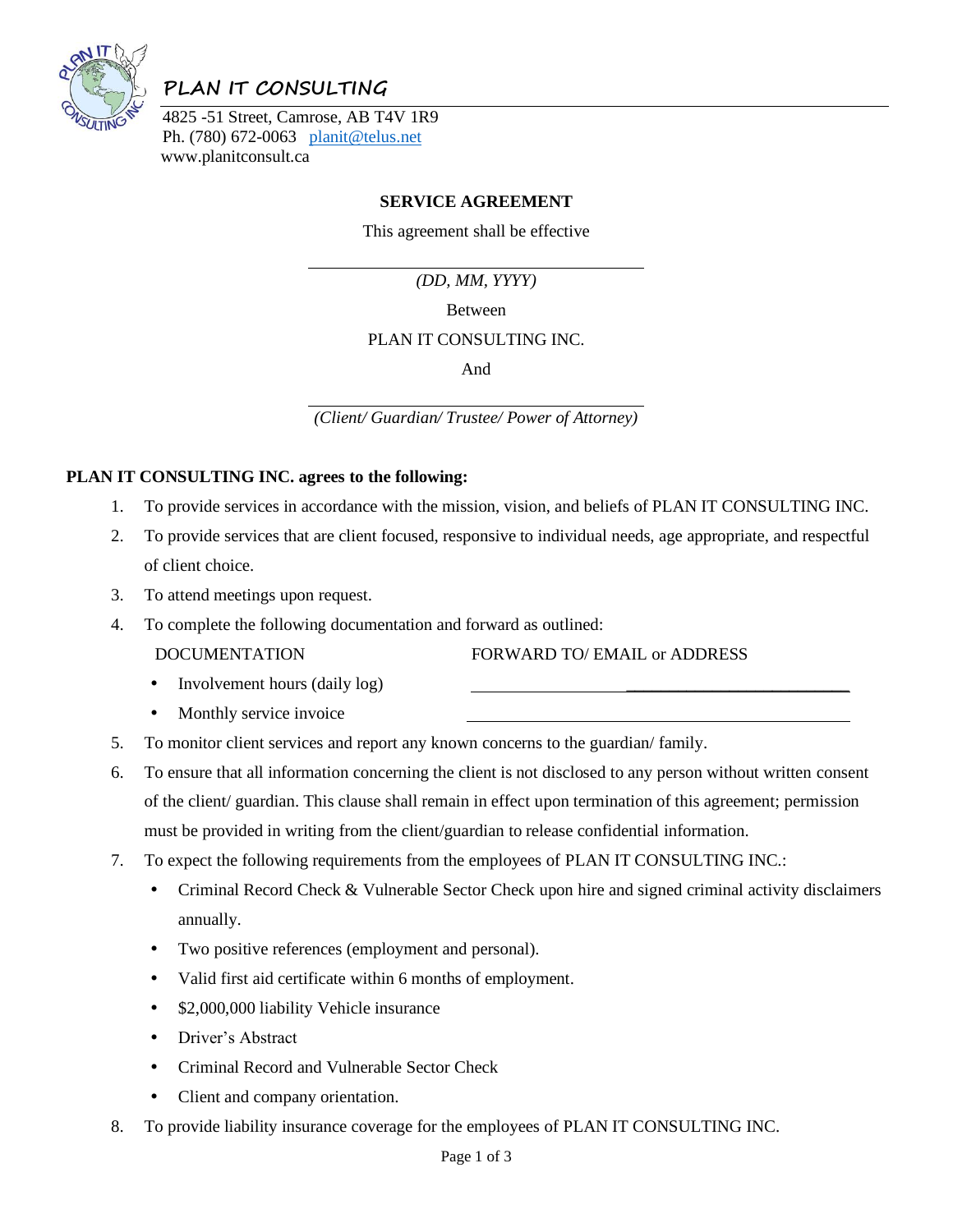### **The CLIENT / GUARDIAN / TRUSTEE / POWER OF ATTORNEY agree to the following:**

- 1. Personal information can be shared with:
- 2. To recognize and accept the parameters of service in conjunction with the insurance of PLAN IT CONSULTING INC.:
	- No medication administration, medical procedures, medical support.
	- No client lifts.
- 3. To provide ongoing support and direction for services including the following information:
	- Complete the client information sheet.
	- Provide PLAN IT CONSULTING INC. with relevant changes in client information and requests for changes in services.
	- Any other information that the client/ guardian may feel is relevant to services.
- 4. To agree to the following rates/ limits of services and to submit payments to PLAN IT

CONSULTING INC., 1, 4825 - 51 Street, Camrose, Alberta T4V 1R9

*Section A:* **Total Hours of Service:** day/ week/ month **hours** hours Conditions of Service (details or attach schedule desired) \_\_\_\_\_\_\_\_\_\_\_\_\_\_\_\_\_\_\_\_\_\_\_\_\_\_\_\_\_\_\_\_\_\_\_\_\_\_\_\_\_\_\_\_\_\_\_\_\_\_\_\_\_\_\_\_\_\_\_\_\_\_\_\_\_\_\_\_\_\_\_\_ *Total monthly allowed for transportation and additional expenses:* **\$**  Conditions of expenses: \_\_\_\_\_\_\_\_\_\_\_\_\_\_\_\_\_\_\_\_\_\_\_\_\_\_\_\_\_\_\_\_\_\_\_\_\_\_\_\_\_\_\_\_\_\_\_\_\_\_\_\_\_\_\_\_\_\_\_\_\_\_\_\_\_\_\_\_\_\_\_\_ *Total Maximum amount per month:* **\$ \_\_\_\_\_\_\_\_\_\_\_\_**  *Bill To(Email/ Address):*  **\_\_\_\_\_\_\_\_\_\_\_\_\_\_\_\_\_\_\_\_\_\_\_\_\_\_\_\_\_\_\_\_\_\_\_\_\_\_\_\_\_\_\_\_\_\_\_\_\_\_\_\_\_\_\_\_\_\_\_\_\_\_\_\_\_\_\_\_\_\_\_\_\_\_\_\_\_\_\_\_\_\_\_\_\_\_\_\_\_ \_\_\_\_\_\_\_\_\_\_\_\_\_\_\_\_\_\_\_\_\_\_\_\_\_\_\_\_\_\_\_\_\_\_\_\_\_\_\_\_\_\_\_\_\_\_\_\_\_\_\_\_\_\_\_\_\_\_\_\_\_\_\_\_\_\_\_\_\_\_\_\_\_\_\_\_\_\_\_\_\_\_\_\_\_\_\_\_\_ \_\_\_\_\_\_\_\_\_\_\_\_\_\_\_\_\_\_\_\_\_\_\_\_\_\_\_\_\_\_\_\_\_\_\_\_\_\_\_\_\_\_\_\_\_\_\_\_\_\_\_\_\_\_\_\_\_\_\_\_\_\_\_\_\_\_\_\_\_\_\_\_\_\_\_\_\_\_\_\_\_\_\_\_\_\_\_\_\_ Service Rates:** Transportation Rate: • Hourly rate: \$ 28.50 per hour Per Kilometer: \$ .50 km. • G.S.T.: 5 %  $\frac{\$ 1.43}{\$ 29.93 \text{ per hour}}$  **Additional Expenses:**<br>**TOTAL**  $\frac{\$ 29.93 \text{ per hour}}{\$ 29.93 \text{ per hour}}$ **TOTAL** \$29.93 per hour Reimbursement of activity/meal expenses for **(Government funding is exempt from GST)** client and employee, clothes, personal items, etc. **Minimum charge of 2 hours for scheduled hours – this only applies when a client/ guardian Request that staff be in at a specific time. Flexible hours do not apply.**